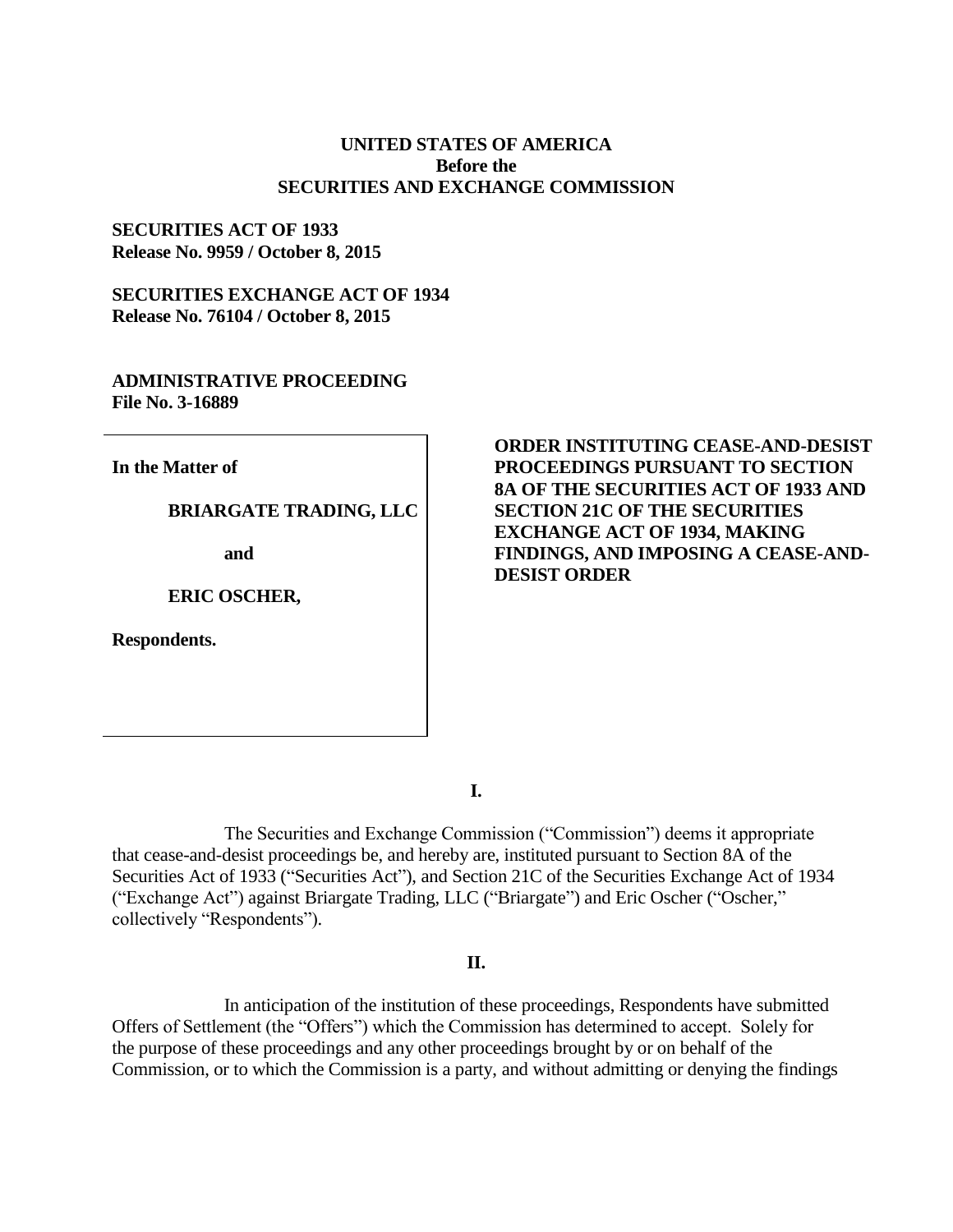herein, except as to the Commission's jurisdiction over them and the subject matter of these proceedings, which are admitted, and except as provided herein in Section V., Respondents consent to the entry of this Order Instituting Cease-and-Desist Proceedings Pursuant to Section 8A of the Securities Act of 1933 and Section 21C of the Securities Exchange Act of 1934, Making Findings, and Imposing a Cease-And-Desist Order ("Order"), as set forth below.

## **III.**

On the basis of this Order and Respondents' Offers, the Commission finds<sup>1</sup> that:

#### **Summary**

1. Briargate, an unregistered proprietary trading firm based in New York, New York, and Oscher, one of its principals, utilized a market manipulation strategy known as "spoofing" as one of its trading strategies. In a spoofing scheme, a trader places non-bona fide orders — spoofs — that the trader does not intend to have executed, on one side of the market. The non-bona fide buy or sell orders create a false appearance of buy or sell interest in the security, which often results in a price change. The trader who placed the non-bona fide orders then places bona fide orders on the opposite side of the market for the same stock, in an attempt to take advantage of any price change resulting from the false appearance of buy or sell interest. Immediately after the bona fide orders are executed, the trader cancels the open, non-bona fide orders.

2. Respondents' spoofing scheme focused on trading in securities that were listed on the New York Stock Exchange ("NYSE"). From October 2011 through September 2012 (the "Relevant Period"), Oscher used his Briargate account to place a series of large, non-bona fide orders on the NYSE prior to the opening of trading on the NYSE. Once news of Briargate's nonbona fide orders was disseminated to the market, this information impacted the market's perception of the demand for the stock and often the price of the stock. Next, Briargate also sent orders in the same security — but on the opposite side of the market — to other exchanges that opened before the NYSE. Then prior to the NYSE opening, Oscher cancelled the non-bona fide NYSE orders and Briargate profitably unwound the positions it had acquired on other exchanges. Through this conduct, Respondents derived approximately \$525,000 in profits during the Relevant Period.

3. Through this conduct, Briargate and Oscher violated Section  $17(a)(1)$  and  $17(a)(3)$ of the Securities Act and Sections 9(a)(2) and 10(b) of the Exchange Act and Rule 10b-5 thereunder.

 $\frac{1}{1}$ The findings herein are made pursuant to Respondents' Offers of Settlement and are not binding on any other person or entity in this or any other proceeding.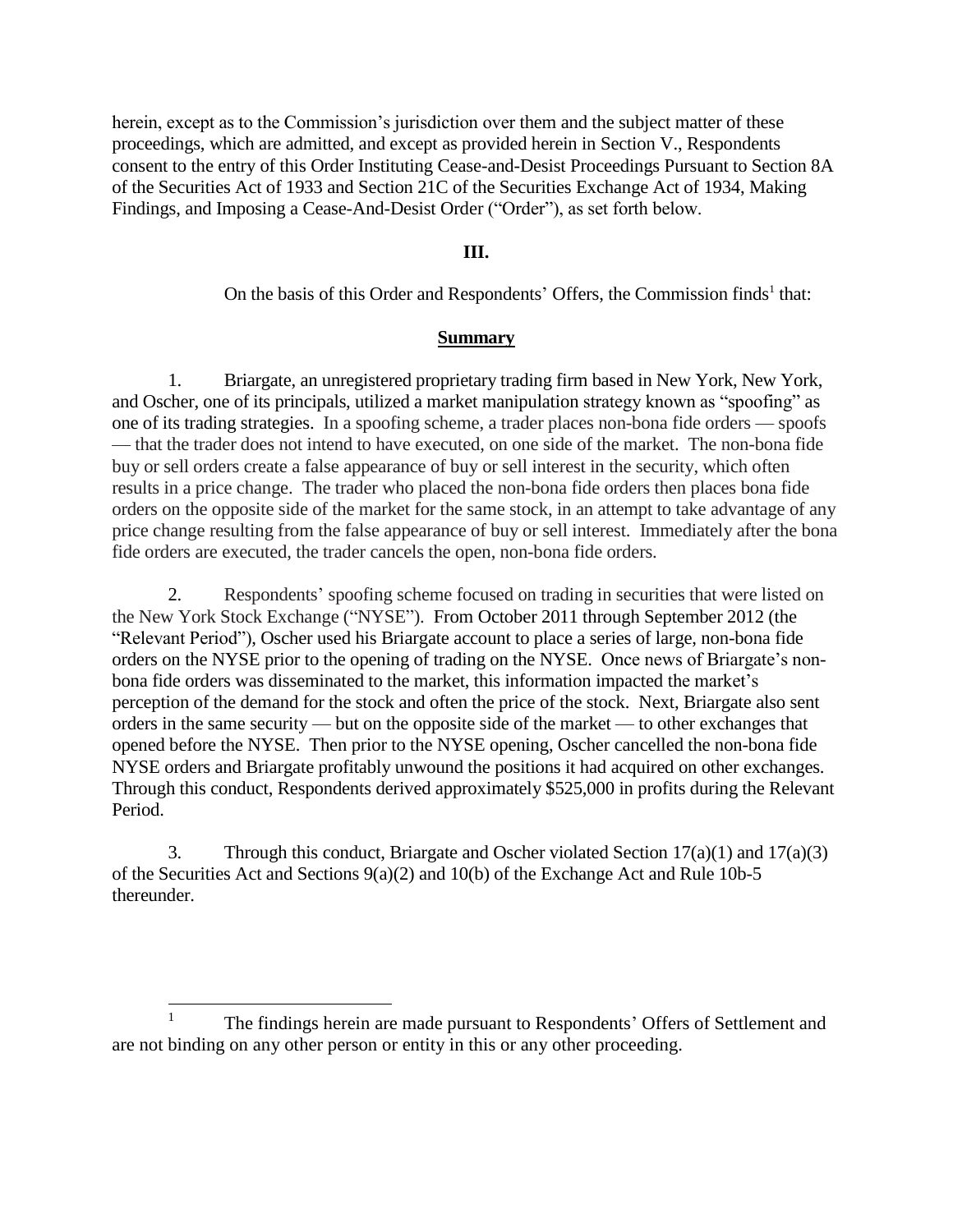## **Respondents**

4. Briargate is a Delaware limited liability company located in New York, New York. Since its founding in 2009, it has utilized various market arbitrage trading strategies, including strategies related to the NYSE opening auction. Briargate had approximately five employees during the Relevant Period.

5. Oscher, age 47, is a resident of New York, New York. From 1999 to 2007, Oscher worked as a specialist on the NYSE. In early 2009, Oscher co-founded Briargate. During the Relevant Period, Oscher was a 50 percent owner of Briargate.

#### **Facts**

6. Oscher used his Briargate account to place non bona-fide orders on the NYSE prior to the open of trading, which occurs at approximately 9:30 a.m. ET (the "open"). Before the open, based on the existing orders for each stock, an opening imbalance of buy or sell orders could occur (or disappear) as market participants placed buy or sell orders.

7. Approximately one hour before the open, the NYSE released the first of a series of messages called the Order Imbalance Message ("Imbalance Message") to paying subscribers to the NYSE's Order Imbalance data feed. At specified intervals before the open and throughout the trading day, the NYSE's Order Imbalance data feed disseminated real-time information concerning buy and sell imbalances in NYSE listed securities based on the anticipated opening price of the securities. The Imbalance Message included the side of the imbalance (buy or sell), the imbalance quantity (indicative of interest for which there was currently no contra at the reference price, which was the previous day's closing price), and beginning at 9:28 a.m., an indicative opening price (the price at which all the interest eligible to trade in the open of that security could be executed in full). Sophisticated market participants used this information to estimate the likelihood of an imbalance at a certain opening price. The NYSE updated the Imbalance Message based on all electronic interest eligible to trade in the open of that security. The NYSE relayed this information every five minutes between 8:30 a.m. and 9 a.m., every minute from 9 a.m. to 9:20 a.m., and every 15 seconds from 9:20 a.m. until the open or until 9:35 a.m. (whichever came first).

8. Certain traders monitored the Imbalance Message to identify the demand for a stock, not only on the NYSE, but also as the stock traded on other exchanges before the NYSE open. For example, when an Imbalance Message showed a buy imbalance for a stock, meaning traders were seeking to buy more shares than were offered for sale at the open, traders often expected that the stock's opening price on the NYSE will rise (relative to the reference price) to reflect the excess buyer demand, and that the stock's price will rise on other exchanges. Conversely, when there was a sell imbalance, meaning there were more shares for sale than sought by buyers at the open, traders often expected a lower opening price on the NYSE, and a decrease in the stock's trading price on other exchanges. The Imbalance Message thus impacted the perceived demand for the stock on the NYSE and the price of the stock on other exchanges.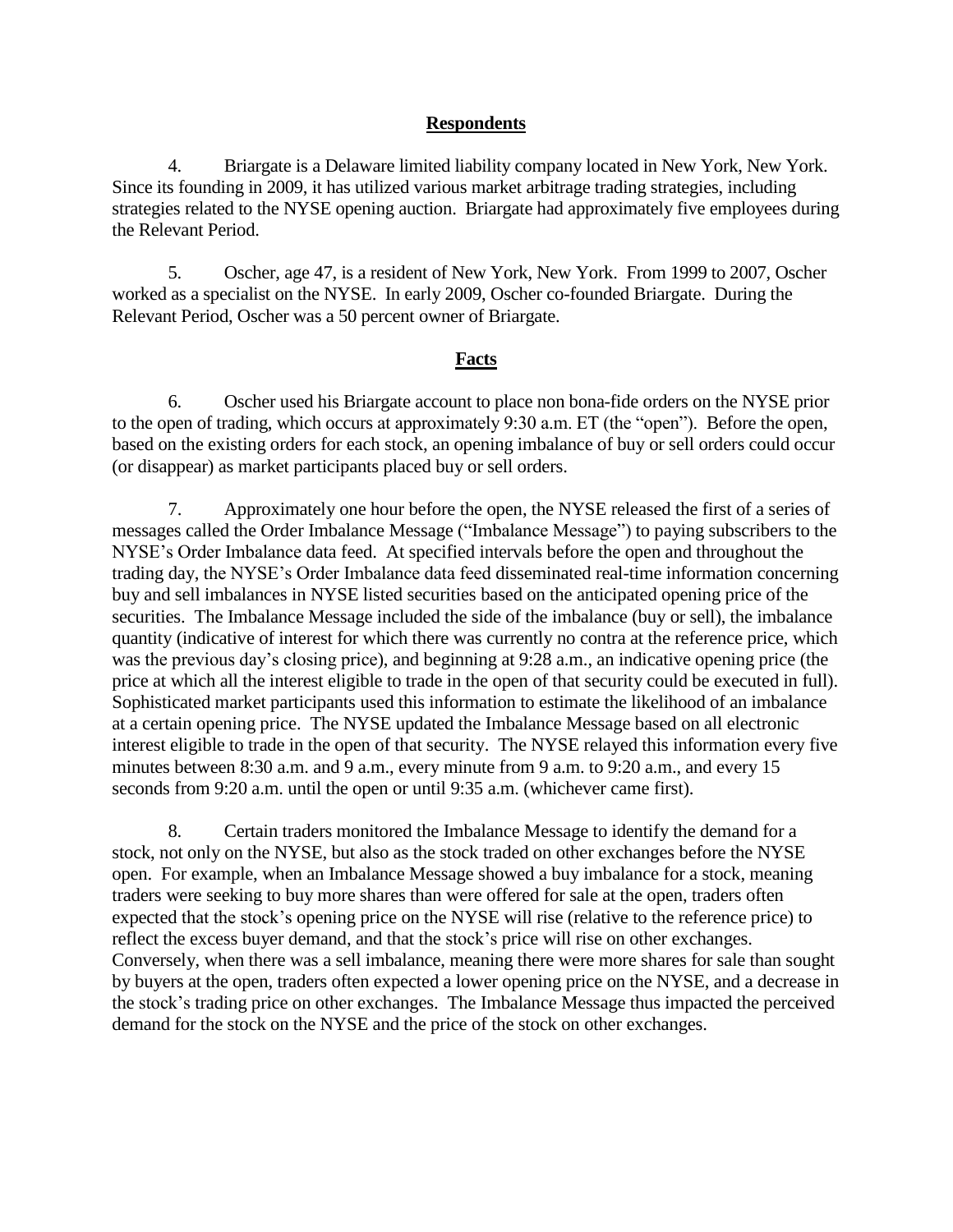9. Beginning in 2009, Briargate employed an inter-market arbitrage trading strategy related to the NYSE open as one of its principal trading strategies. Briargate personnel sought to predict the opening price for NYSE-listed securities. Briargate identified trading opportunities due to differences between the price of a security in pre-market trading in markets away from the NYSE and the price at which Briargate estimated the same security would open on the NYSE.

10. Briargate's inter-market arbitrage trading strategy depended in part on its ability to predict the opening price of a security on the NYSE. Beginning in 2009, Briargate believed there were instances where other market participants placed what Briargate believed were non-bona fide orders that were then canceled during pre-market trading. As a result, Briargate began to doubt the integrity of the information in the Imbalance Message.

11. After identifying these concerns about other market participants' conduct, Briargate complained to the NYSE that other market participants were engaging in manipulative conduct involving large cancelled orders. For example, in the spring of 2011, Briargate complained to the NYSE that the data feeds provided by the NYSE were "susceptible to manipulation where parties look to gain advantage by entering non bona fide orders to entice others to trade." As detailed below, subsequent to making these complaints, Oscher used his Briargate account to place large, non-bona fide orders.

# *Briargate's Spoof Orders*

12. Starting in October 2011, Oscher began using his Briargate account to place nonbona fide orders for 10,000 shares or more on the NYSE prior to the open. Oscher's non-bona fide orders impacted the Imbalance Messages by either increasing or decreasing the buy or sell imbalance. Because Oscher placed the non-bona fide orders on the NYSE and then cancelled them prior to the open in that stock, they were not subject to market risk. Briargate also acquired positions in the same stocks by trading on other exchanges, where the price had changed following Oscher's non-bona fide orders. Once Oscher cancelled the non-bona fide orders, Briargate consistently unwound the position it had acquired on other exchanges.

13. During the Relevant Period, Respondents took a series of steps each time they used non-bona fide orders to carry out their spoofing scheme. The following description illustrates the steps Briargate and Oscher took:

- **The Imbalance Messages Begin:** At 8:30 a.m., the NYSE sent the first Imbalance Message for stocks expected to open with an imbalance (buy or sell). The NYSE continued to send Imbalance Messages with increasing frequency until the open of each stock; by 9:20 a.m., Imbalance Messages were sent every 15 seconds.
- **The Entry of the Non-Bona Fide Orders:** Between 8:30 a.m. and the NYSE open, Oscher typically placed non-bona fide orders on the NYSE in securities that the Imbalance Messages identified as having large order imbalances. Oscher's non-bona fide orders were reflected in the next Imbalance Message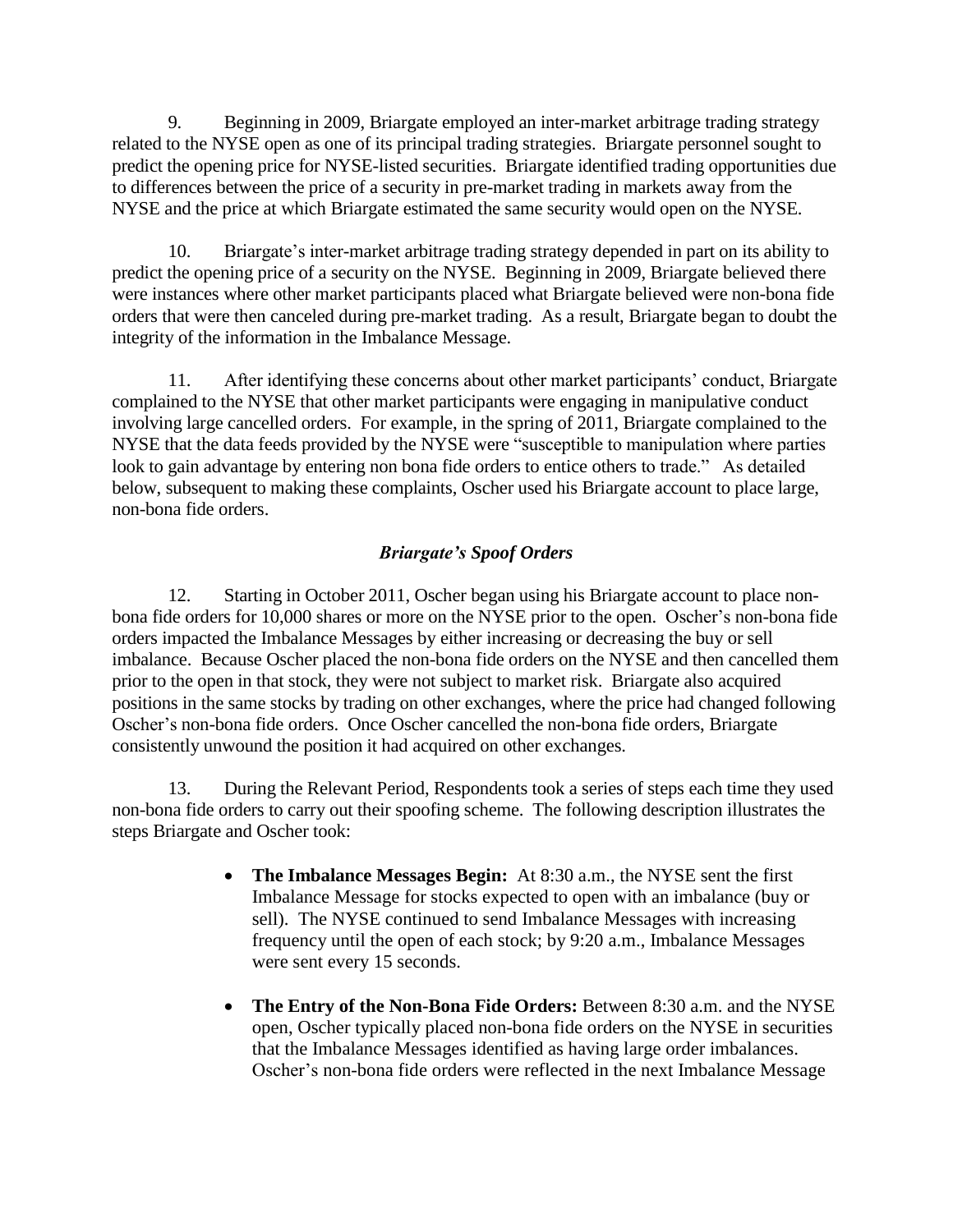for that stock. Oscher's non-bona fide orders often impacted the price of the stock on other exchanges. For example, for a NYSE-listed stock with a sell imbalance, Oscher's non-bona fide buy orders reduced the sell imbalance and increased the price of that stock on other exchanges.

- **Briargate Obtains Positions on Other Exchanges:** After Oscher placed spoof orders for a stock on the NYSE (but before cancelling them); Briargate also traded the same stock on the opposite side of the market on other exchanges. For example, if Oscher placed a non-bona fide buy order, Briargate generally sold the same stock short on other exchanges. Doing so often allowed Briargate and Oscher to take advantage of any price change on other exchanges following Oscher's non-bona fide orders on the NYSE.
- **The Cancellation of the Non-Bona Fide Orders:** Next**,** Oscher cancelled the non-bona fide orders on the NYSE prior to the open. This had the effect of changing the imbalance minutes before the stock opened on the NYSE and typically reversed the effect the non-bona fide orders had on the stock's price.
- **Briargate Unwinds its Position on Other Exchanges:** To complete the spoofing scheme, Briargate's last step was to liquidate its position in that same stock on other exchanges. Briargate was typically flat by the end of the stock's opening auction on the NYSE.

14. During the Relevant Period, Respondents engaged in manipulative trading by following this trading pattern. For example, on March 20, 2012, Respondents traded in the NYSE listed security, "Security A." That day, the NYSE sent an Imbalance Message showing a persistent sell imbalance in Security A. Between 9:22 a.m. and 9:26 a.m., the Security A Imbalance Message reflected a sell imbalance of over 370,000 shares. The best bid for Security A's stock on other exchanges during that time was between \$21.02 and \$21.06. Starting at approximately 9:26 a.m., Oscher placed 10 large, non-bona fide buy orders in Security A on the NYSE for a total of 400,000 shares. Oscher's 400,000 Security A orders weakened the sell imbalance, after which the best bid and offer available for Security A on other exchanges increased. Starting at 9:27 a.m., Respondents began accumulating a short position in Security A of 43,400 shares at an average price of \$21.16 on other exchanges. At 9:29 a.m., Oscher cancelled all his non-bona fide Security A buy orders on the NYSE. Once Oscher cancelled the non-bona fide orders to buy 400,000 shares, the Security A sell imbalance increased and the best bid and offer available for Security A on other exchanges dropped. Just five seconds after cancelling the non-bona fide orders of 400,000 shares, Briargate began purchasing Security A shares to cover its short position in Security A on other exchanges, and at the NYSE open, with an average buy price of \$20.99. In total, Respondents obtained a profit of \$7,233 from trading 43,400 Security A shares.

15. During the Relevant Period, Oscher placed and cancelled non-bona fide orders in 242 instances with an average aggregate size of approximately 200,000 shares. These orders impacted the Imbalance Message that other traders received through their NYSE data feeds. Unlike other traders that viewed the Imbalance Message, Respondents knew that the changes in the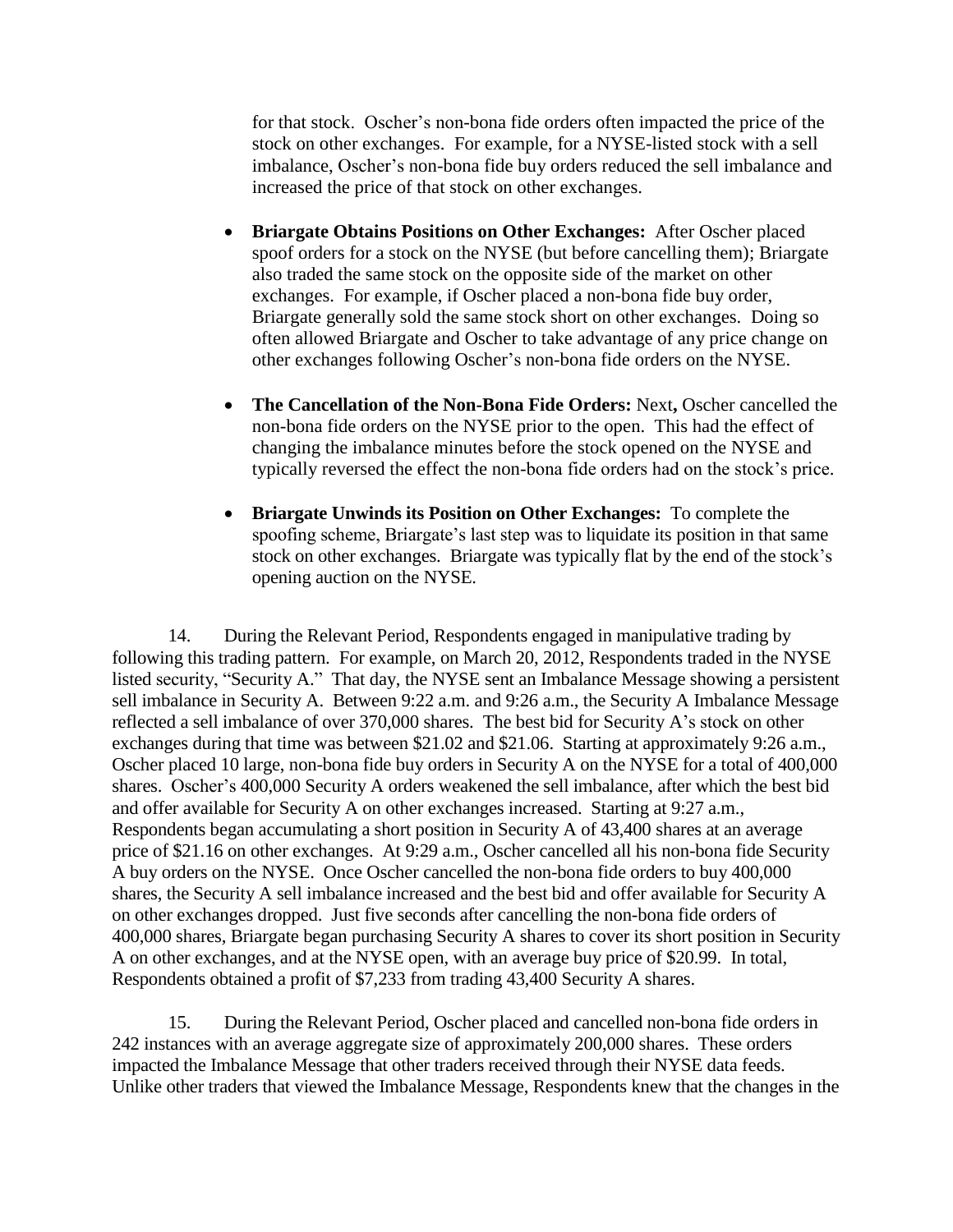Imbalance Message resulting from their non-bona fide orders were artificial. In nearly every instance that Oscher placed non-bona fide orders in the NYSE pre-market, Respondents placed profitable trades in the same stocks, but on the opposite side of the market, from their non-bona fide orders. In total, Respondents derived approximately \$525,000 in profits from trading stocks in which they placed non-bona fide orders during the Relevant Period.

## *Respondents' Trading Was Manipulative*

16. Respondents benefited from non-bona fide orders that brought about an artificial change in the NYSE Imbalance Messages, and in the prices of the same securities on other exchanges. Respondents profited from this manipulative trading by sending orders on the opposite side of the market, which were executed on the other exchanges or the NYSE. Respondents traded in these stocks across multiple Briargate accounts.

17. Oscher did not intend to execute the non-bona fide orders he placed during the NYSE pre-market trading. Respondents had no legitimate economic purpose to engage in trading involving non-bona fide orders.

18. Respondents knew that these orders affected the Imbalance Message and impacted the same stock's best bid and best offer on other exchanges. Despite this knowledge, Respondents took advantage of the artificial change in the Imbalance Message to trade the same securities at artificial prices on the opposite side of the market on other exchanges and on the NYSE.

## **Violations**

19. As a result of the conduct described above, Briargate and Oscher violated Section 9(a)(2) of the Exchange Act, which makes it unlawful "to effect, alone or with one or more other persons, a series of transactions in any security . . . creating actual or apparent active trading in such security, or raising or depressing the price of such security, for the purpose of inducing the purchase or sale of such security by others."

20. As a result of the conduct described above, Briargate and Oscher violated Section 17(a)(1) and 17(a)(3) of the Securities Act and Section 10(b) of the Exchange Act and Rule 10b-5 thereunder which make it unlawful, in the offer or sale of securities and in connection with a purchase or sale of securities, to: (1) employ any device, scheme or artifice to defraud; (2) make material misstatements of fact or omit to state material facts; or (3) engage in any act or practice that operates as a fraud or deceit.

## **IV.**

In view of the foregoing, the Commission deems it appropriate, in the public interest, and for the protection of investors to impose the sanctions agreed to in Respondents' Offers.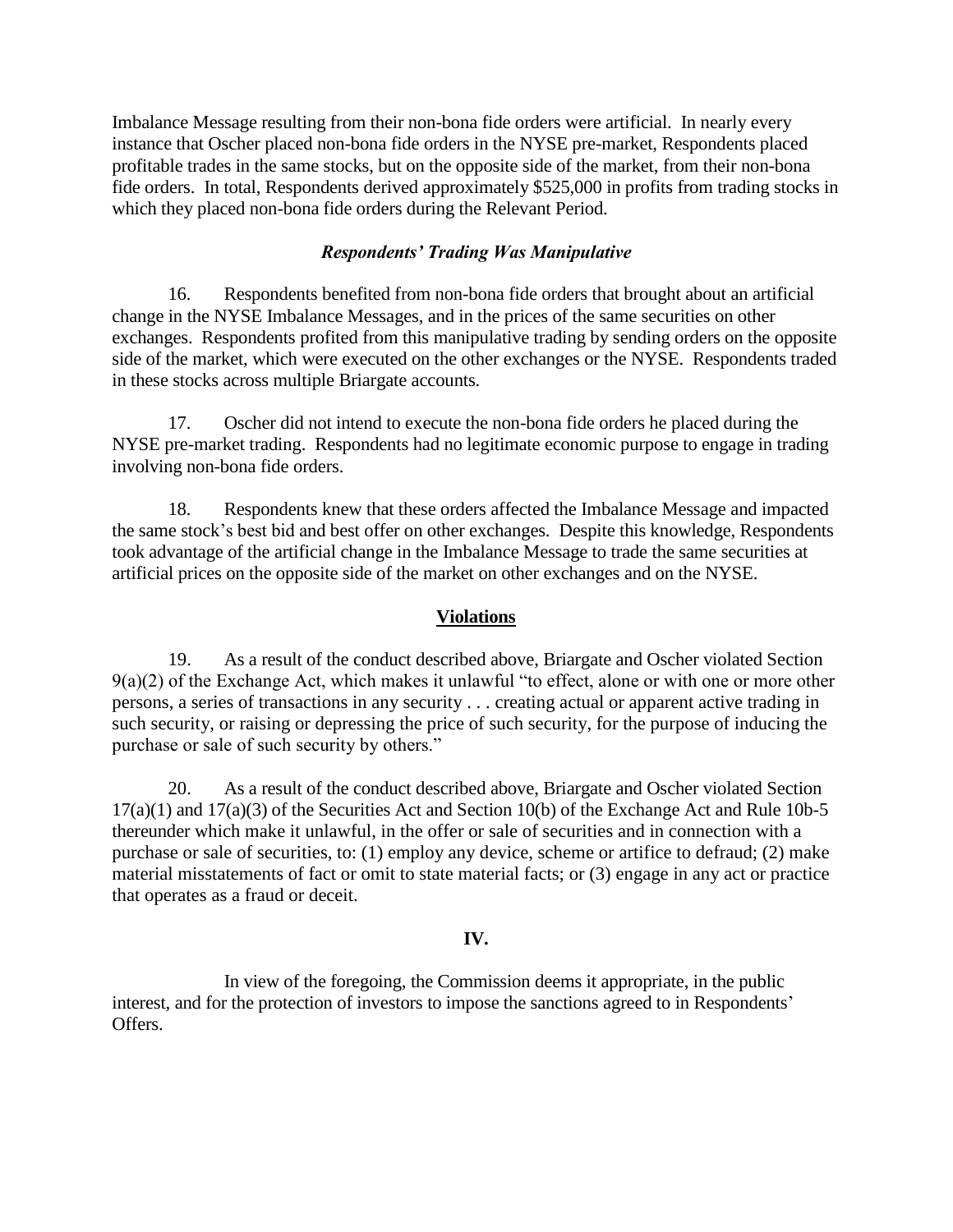Accordingly, pursuant to Section 8A of the Securities Act and 21C of the Exchange Act, it is hereby ORDERED that:

A. Respondent Briargate and Respondent Oscher cease and desist from committing or causing any violations and any future violations of Section  $17(a)(1)$  and  $17(a)(3)$  of the Securities Act, Sections 9(a)(2) and 10(b) of the Exchange Act and Rule 10b-5 thereunder.

B. Respondents shall, jointly and severally, within 10 days of the entry of this Order, pay disgorgement, which represents profits gained as a result of the conduct described herein of \$525,000 and prejudgment interest of \$37,842.32 to the Securities and Exchange Commission. If timely payment is not made, additional interest shall accrue pursuant to SEC Rule of Practice 600. Payment must be made in one of the following ways:

- (1) Respondents may transmit payment electronically to the Commission, which will provide detailed ACH transfer/Fedwire instructions upon request;
- (2) Respondents may make direct payment from a bank account via Pay.gov through the SEC website at http://www.sec.gov/about/offices/ofm.htm; or
- (3) Respondents may pay by certified check, bank cashier's check, or United States postal money order, made payable to the Securities and Exchange Commission and hand-delivered or mailed to:

Enterprise Services Center Accounts Receivable Branch HQ Bldg., Room 181, AMZ-341 6500 South MacArthur Boulevard Oklahoma City, OK 73169

Payments by check or money order must be accompanied by a cover letter identifying Briargate and Oscher as Respondents in these proceedings, and the file number of these proceedings; a copy of the cover letter and check or money order must be sent to Charles D. Riely, Division of Enforcement, Securities and Exchange Commission, Brookfield Place, 200 Vesey Street, Suite 400, New York, NY 10281.

C. Respondent Briargate shall pay a civil money penalty in the amount of \$350,000 to the Securities and Exchange Commission*.* If timely payment is not made, additional interest shall accrue pursuant to 31 U.S.C. 3717. Payment shall be made in the following four installments: \$87,500 due within 90 days of the entry of this Order, \$87,500 due within 180 days of the entry of this Order, \$87,500 due within 270 days of the entry of this Order, and \$87,500 due within 360 days of the entry of this Order. If any payment is not made by the date the payment is required by this Order, the entire outstanding balance of disgorgement, prejudgment interest, and civil penalties, plus any additional interest accrued pursuant to SEC Rule of Practice 600 or pursuant to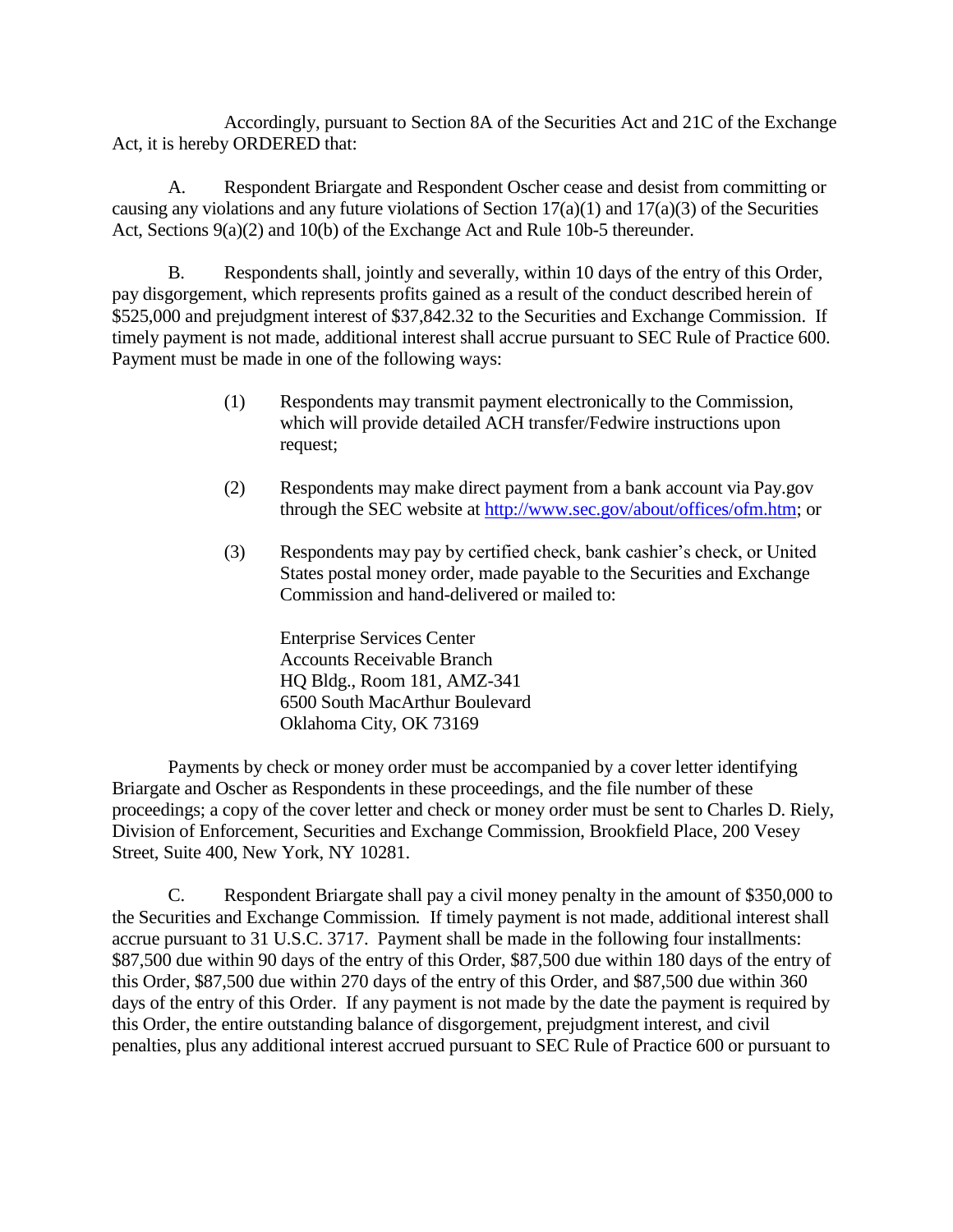31 U.S.C. 3717, shall be due and payable immediately, without further application. Payment must be made in one of the following ways:

- (1) Respondent Briargate may transmit payment electronically to the Commission, which will provide detailed ACH transfer/Fedwire instructions upon request;
- (2) Respondent Briargate may make direct payment from a bank account via Pay.gov through the SEC website at http://www.sec.gov/about/offices/ofm.htm; or
- (3) Respondent Briargate may pay by certified check, bank cashier's check, or United States postal money order, made payable to the Securities and Exchange Commission and hand-delivered or mailed to:

Enterprise Services Center Accounts Receivable Branch HQ Bldg., Room 181, AMZ-341 6500 South MacArthur Boulevard Oklahoma City, OK 73169

Payments by check or money order must be accompanied by a cover letter identifying Briargate as a Respondent in these proceedings, and the file number of these proceedings; a copy of the cover letter and check or money order must be sent to Charles D. Riely, Division of Enforcement, Securities and Exchange Commission, New York Regional Office, Brookfield Place, 200 Vesey Street, Suite 400, New York, NY, 10281.

D. Respondent Oscher shall pay a civil money penalty in the amount of \$150,000 to the Securities and Exchange Commission*.* If timely payment is not made, additional interest shall accrue pursuant to 31 U.S.C. 3717. Payment shall be made in the following four installments: \$37,500 due within 90 days of the entry of this Order, \$37,500 due within 180 days of the entry of this Order, \$37,500 due within 270 days of the entry of this Order, and \$37,500 due within 360 days of the entry of this Order. If any payment is not made by the date the payment is required by this Order, the entire outstanding balance of disgorgement, prejudgment interest, and civil penalties, plus any additional interest accrued pursuant to SEC Rule of Practice 600 or pursuant to 31 U.S.C. 3717, shall be due and payable immediately, without further application. Payment must be made in one of the following ways:

- (1) Respondent Oscher may transmit payment electronically to the Commission, which will provide detailed ACH transfer/Fedwire instructions upon request;
- (2) Respondent Oscher may make direct payment from a bank account via Pay.gov through the SEC website at http://www.sec.gov/about/offices/ofm.htm; or